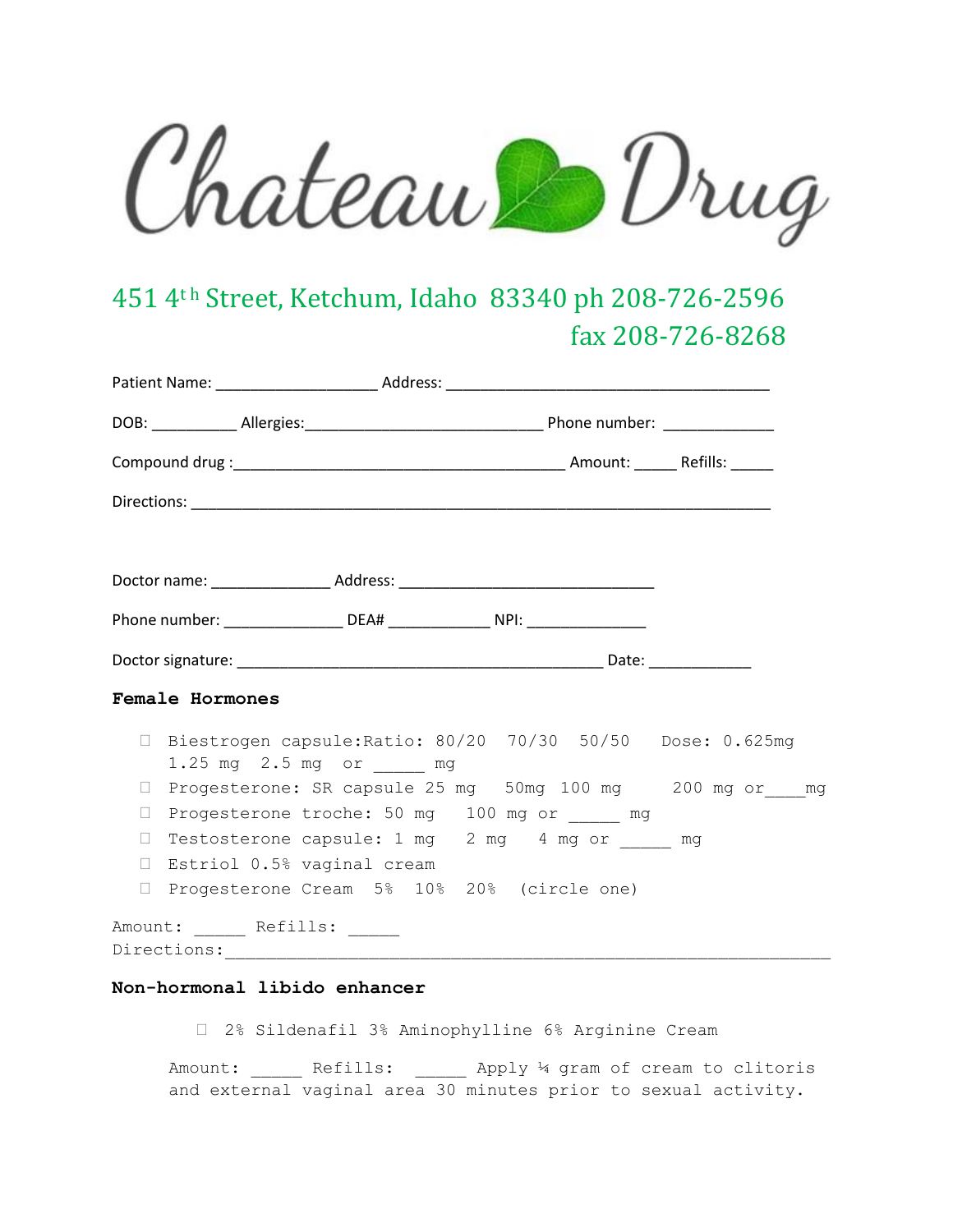| Male Hormones |                                                                                               |
|---------------|-----------------------------------------------------------------------------------------------|
|               | Testosterone 200 mg/ml cream<br><b>College</b>                                                |
|               | $\Box$ Testosterone 50 mg/ml solution                                                         |
|               | □ Testosterone Gel: 1% 2.0 % 2.5% (circle one)                                                |
|               | Amount: _______ Refills: ______                                                               |
|               |                                                                                               |
|               | <b>Topical Pain Creams &amp; Gels</b>                                                         |
|               | □ 2% Diclofenac 3% Baclofen 2% Cyclobenzaprine 2% Gabapentin<br>6% Tetracaine cream           |
|               | Amount: ______ Refills: _____                                                                 |
|               | Wound and Scar Topical Creams & Gels                                                          |
|               | □ 0.1% Fluticasone, 8% Levocetirizine 3% Pentoxyfyline 15%<br>Ubiquinol in Anhydrous Cream    |
|               | Amount: Refills:                                                                              |
|               | Directions:                                                                                   |
|               | <b>Psychological Topical Transdermal Creams Gels</b>                                          |
|               | $\Box$ Quetiapine, venlafaxine, trazodone, buspirone, escitalopram, lorazepam (circle<br>one) |
|               | Drug: % in PLO transdermal gel Amount: Refills:                                               |
|               | Directions: Apply 1 or 2 grams to inner arm; rub into skin. Wash hands.                       |
|               | Male ED Oral Troches (aka Lozenges or capsules)                                               |
|               | Sildenafil 27 mg 55 mg 110 mg<br>П                                                            |
|               | Tadalafil 6 mg 12 mg 22 mg<br>П                                                               |
|               | $\Box$ Vardenafil 6 mg 12 mg 22 mg                                                            |
|               | Amount: _______ Refills: ______                                                               |
|               | Directions: Lozenges: Dissolve one troche between cheek and gum 30 minutes prior to           |

activity. Capsules: Take 1 capsule orally  $\frac{1}{2}$  hour prior to activity for erectile dysfunction.